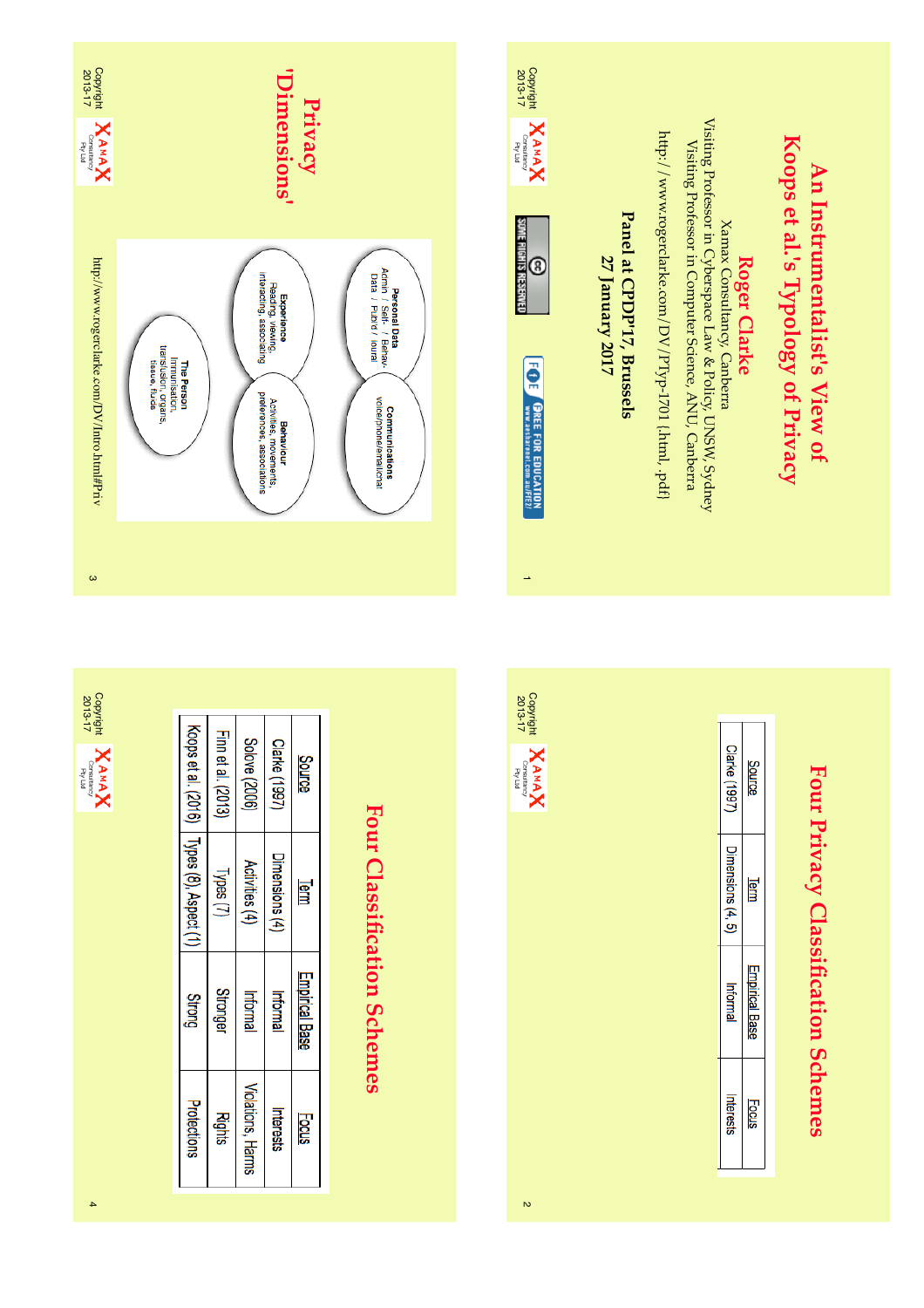

| Freedon<br>ಕ |                                    |                  |
|--------------|------------------------------------|------------------|
|              |                                    |                  |
|              | Intellectual<br>Privacy            | Solitude         |
|              | Decisional<br>Privacy              | Intimacy         |
|              | Associational<br>Privacy           | Secrecy          |
|              | (Public)<br>Behavioural<br>Privacy | nconspicuousnes: |

## Koops et al.'s 'Freedom To' Types **Koops et al.'s 'Freedom To' Types**



### The Koops et al. Typology **The Koops et al. Typology Strengths**

- Beyond Data Privacy Beyond Data Privacy
- An Empirical Base An Empirical Base

•

- **Richness of the** Empirical Richness of the Base
- Insight
- **Comprehensiveness** Comprehensiveness

•



 $\circ$ 

### and Three of Clarke's Dimensions **and Three of Clarke's Dimensions**Koops et al.'s 'Freedom To' Types **Koops et al.'s 'Freedom To' Types**

|                |           | Freedon<br>ಕ |                                    |                  |
|----------------|-----------|--------------|------------------------------------|------------------|
| Communications | Behaviour | Experience   |                                    |                  |
|                |           |              | <b>Intellectual</b><br>Privacy     | <b>Solitude</b>  |
|                |           |              | Decisional<br>Privacy              | Intimacy         |
|                |           |              | <b>Associational</b><br>Privacy    | Secrecy          |
|                |           |              | Behavioural<br>Privacy<br>(Public) | nconspicuousness |

 $\overline{ }$ 

Copyright<br> **ZO13-17**<br> **ZO13-17**<br> **Corneright Contentions** 

2013-17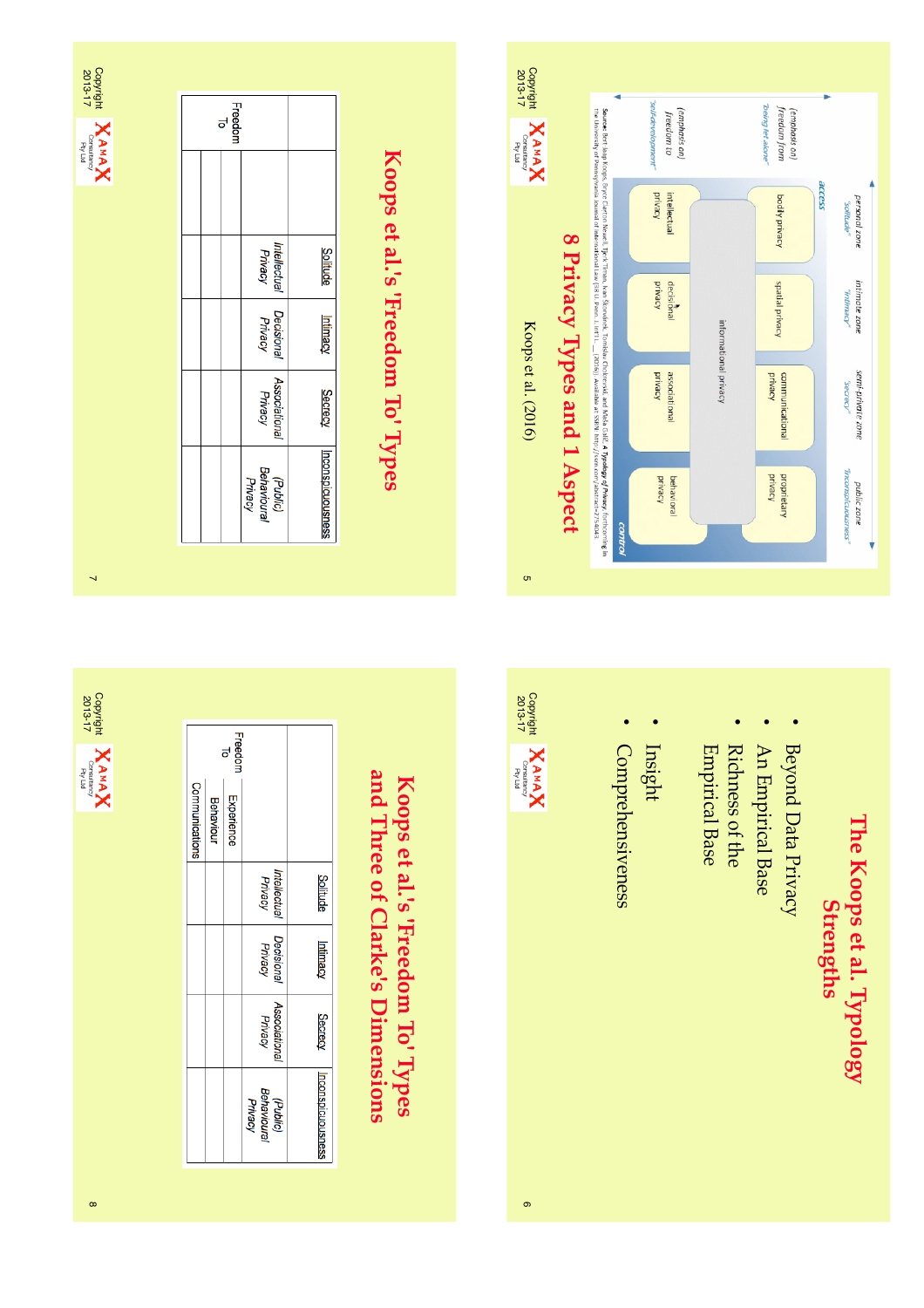| 'n<br>$-810$ |
|--------------|
| ×            |

 $\Rightarrow$ 

Copyright<br> **ZAMAX**<br> **ZO13-17**<br> **Cornal Contention** 

2013-17

|                     |                   | Freedor<br>ಕ     |                                    |                   |
|---------------------|-------------------|------------------|------------------------------------|-------------------|
| Communications      | <b>Behaviour</b>  | Experience       |                                    |                   |
|                     | Conceive          | <b>Discover</b>  | Intellectual<br>Privacy            | <b>Solitude</b>   |
| Carefully<br>Expose | <b>Articulate</b> | Fly a Kite       | Decisional<br><b>Privacy</b>       | Intimacy          |
| Test                | Cross-Fertilise   | Debate           | <b>Associational</b><br>Privacy    | <b>Secrecy</b>    |
| Publish             | Contend           | Receive Critique | Behavioural<br>(Public)<br>Privacy | Inconspicuousness |

Freedom<br>From

**Behaviour** 

Imprisonment<br>Torture

Pressure<br>on Family

Outbound<br>Censorship

Secure Storage

Denial of

Experience

Censorship Bodily<br>Privacy

Pressure<br>on Family

Inbound<br>Censorship

Anonymous<br>Reading, Viewing

Denial of

Spatial<br>Privacy

Communicational<br>Privacy

Proprietary<br>Privacy

Communications

 $\bar{\rm I}$ 

Message<br>Censorship

**Message**<br>Monitoring

Secure Messaging

**Denial of** 

## Privacy Needs of a Contrarian **Privacy Needs of a Contrarian**

**Privacy Needs of a Contrarian**

Privacy Needs of a Contrarian

**Solitude** 

Intimacy

Secrecy

Inconspicuousness

|                       |                   | eedom<br>ಕ       |                                    |                          |  |
|-----------------------|-------------------|------------------|------------------------------------|--------------------------|--|
| <b>Communications</b> | <b>Behaviour</b>  | Experience       |                                    |                          |  |
|                       | Conceive          | Discover         | Intellectual<br>Privacy            | <b>Solitude</b>          |  |
| Carefully             | <b>Articulate</b> | Fly a Kite       | <b>Decisional</b><br>Privacy       | Intimacy                 |  |
| <b>Les</b>            | Cross-Fertilise   | Debate           | <b>Associational</b><br>Privacy    | <b>Secrecy</b>           |  |
| Plaish                | Contend           | Receive Critique | Behavioural<br>Privacy<br>(Public) | <b>Inconspicuousness</b> |  |

 $\sum_{\text{2013-17}}$   $\sum_{\text{Consistency}}$   $\sum_{\text{PyLid}}$ 

2013-17

## Privacy Needs of a Contrarian **Privacy Needs of a Contrarian**

**Privacy Needs of a Contrarian**

Privacy Needs of a Contrarian

A person who takes up a contrary position, especially one opposed to that of the majority, regardless of how unpopular it may be

especially one opposed to that of the majority, A person who takes up a contrary position,

regardless of how unpopular it may be

This is a vital role for achieving adaptation in many contexts, scientific, economic, cultural, social and political

This is a vital role for achieving adaptation

in many contexts,

scientific, economic, cultural, social and political

|                |                  | reedon<br>ಕ      |                                    |                  |
|----------------|------------------|------------------|------------------------------------|------------------|
| Communications | <b>Behaviour</b> | Experience       |                                    |                  |
|                |                  | <b>Discover</b>  | Intellectual<br>Privacy            | <b>Solitude</b>  |
|                |                  | Fly a Kite       | <b>Decisional</b><br>Privacy       | Intimacy         |
|                |                  | Debate           | <b>Associationa</b><br>Privacy     | Secrecy          |
|                |                  | Receive Critique | Behavioural<br>Privacy<br>(Public) | nconspicuousness |



 $\bullet$